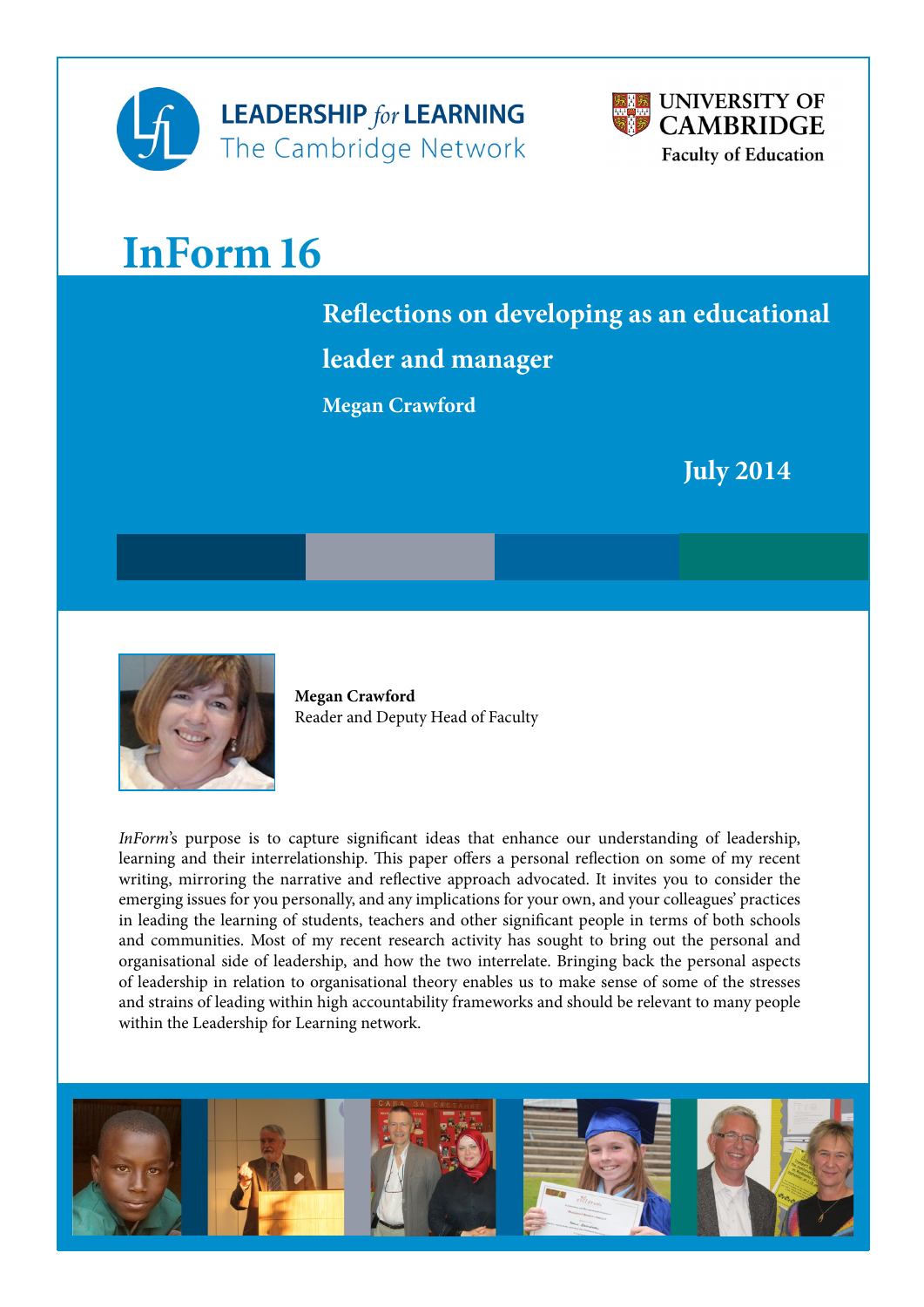"Narratives can help express emotions, and begin to understand the current organisational context or lived reality of schooling.'**'** 

Many issues have been exercising me and made me keen to develop them into a book ('Developing as an Educational Leader and Manager' Sage, September 2014). Both as an experienced school governor and an academic, I am strongly of the belief that for leadership and learning to be effective, they need to be set within a framework of good relationships between staff and students; staff and parents; school and community. An effective framework for good relationships within our diverse, multi-cultural society can be both challenging and exciting. Leaders have to be clear about their own personal stance on many key issues. For me, it is key that leaders understand their own personal narrative of leadership. Any leadership narrative is based on a unique set of experiences in particular contexts.

The narrative of how I have moved from working in schools to working in universities relates to how I have come to understand the relationship between theory in practice and educational leadership. Over a period of 20 years I have had the privilege of being involved, as a governor, in five different schools in England, with age ranges from 4 to 18. A unique part of my leadership narrative is that I was involved in starting three new schools from the very beginning (Crawford 2007). Within the university sector, I have been privileged to teach leaders and potential leaders from around the world, and have learnt a great deal from those Master's and Doctoral students, not only about context in leadership, but also about their personal commitment to reflective practice (Schon 1983) and the future of young people in those countries. My own narrative has some key threads concerning people, values and a love of teaching. There are, of course, many more narratives, some of which may conflict with your own understandings, or may change how you view your own narrative. Reflecting on your career as a narrative, allows you to own difficult periods and reflect on critical events. My personal journey has caused me to reflect on the interface between research and practice in education, and particularly in educational leadership. My book promotes the view that leadership and the organisation are woven together. A key assumption I make is that one of the roles of leaders is to see that the people that make up the organisation are valued and recognised. Valuing people could mean helping an individual towards promotion, or, in a more difficult sense, helping them move with dignity out of their role if leadership is not for them.

My personal view is that the very best educational leaders are dynamic and adaptable and are most effective when they draw upon understandings developed from theory. Most importantly, I believe that there are leaders at all levels in education, who need to allow themselves space to think more clearly about their role as a leader and manager. By thinking of your life as a story, you can begin to examine more closely your own leadership style and your relationships with others. Over time you become more aware of your strengths through this kind of narrative. Developing such self reflection is crucial to enriching your own leadership. It may seem strange to think of storytelling as something that can help with both personal development and organisational analysis, but storytelling is very powerful.

Many (accounts)… are highly charged narratives, not merely recounting 'events', but interpreting them, enriching them, enhancing them, and infusing them with meaning… such accounts can be seen as an attempt to re-create reality poetically. (Gabriel 2000 p. 31)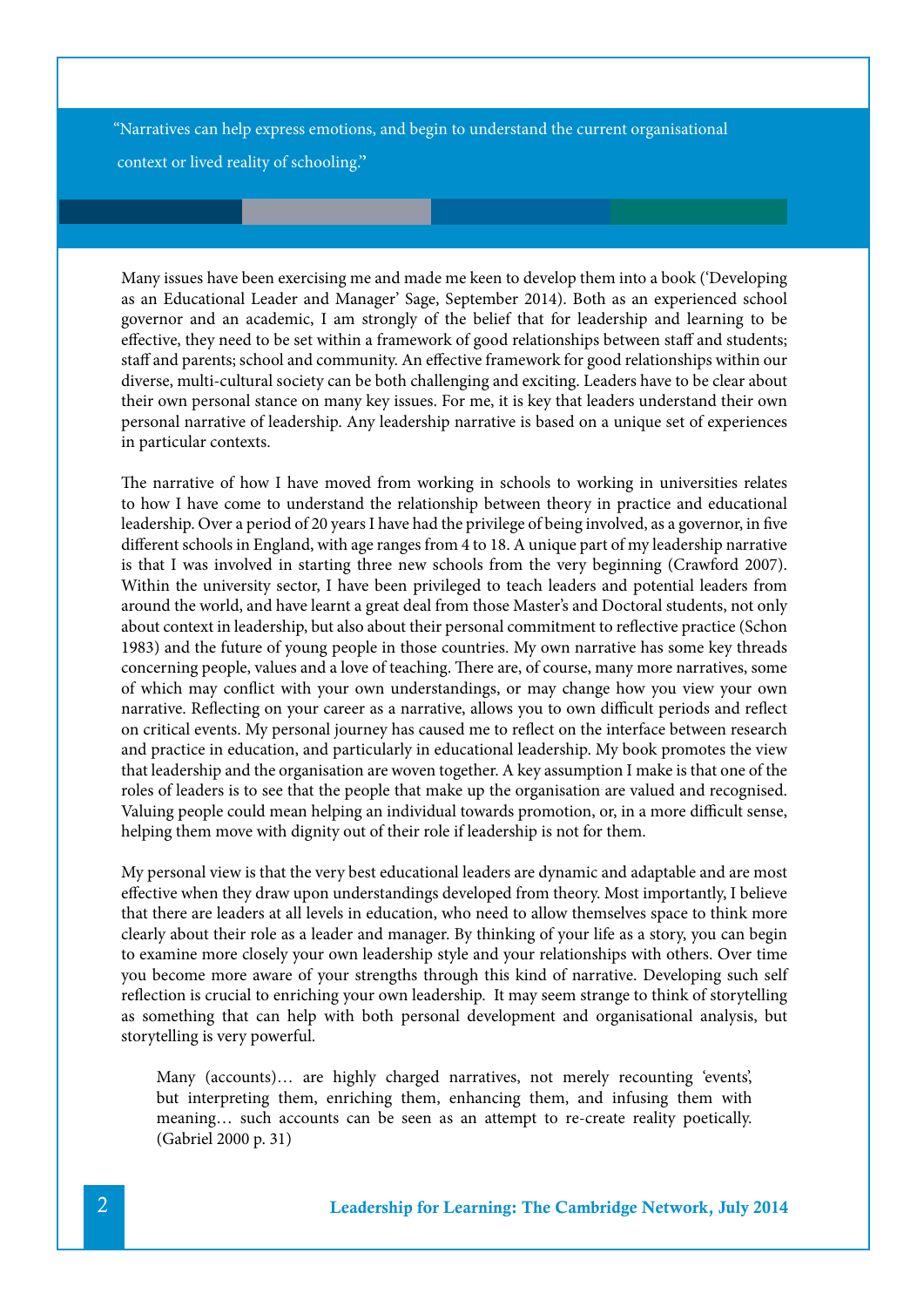Engaging with the personal meaning of your story, and, importantly, the stories of others, can be very useful in understanding more about how and why leaders make meaning for their organisations.

#### **A view of leadership**

As a way to begin to understand your own narrative, you can try telling your own story, in writing in this way:

Briefly sketch out your educational journey, starting with your own schooling. Then, look back over your career so far, and note down significant people, places, and events. Note the nature of their significance to your leadership journey. Were they significant because they moved your ideas and career on positively, or were they difficult and/or traumatic and made you change your own thinking about leadership. Try to identify one event of each kind, and what it taught you about yourself, as a person and professionally.

I introduced the idea of a personal leadership narrative (Crawford 2009), because of work I had carried out with school leaders. A very similar concept is the personal interpretative framework (Kelchtermans, Piot et al. 2011). Both of these similar concepts invoke the way leaders and their ideas develop over time: retrospective experiences, as well as the importance of the here and now in personal development. Your identity as a leader is formed partly through such narratives. Just like schools as organisations use narratives to manage meaning, communicate core values and to negotiate social order and identity (Armstrong 2011), so leaders use them to do similar things at the personal level. Narratives can help express emotions, and begin to understand the current organisational context or lived reality of schooling. At the same time, narratives help construct new realities not just for you but for those you work with.

#### **Telling your story**

Narrative is linked to leadership in many significant ways, through past events, through talk, through the personal sense of self, and in the culture of schools and schooling. For each person, this narrative will be different and personal. Roberts (2002) sums up this process of recalling events and putting them in a particular personal context:

In our own personal conceptions of our biographical time we are aware of our own mortality but not our actual end; we also remember the 'past' but cannot live it again except in the imagery of recollection. (p.171)

In particular, he suggests that an individual life is full of events never completed - interpretations that lie within the consciousness of the interpreter. Interpretation and consciousness together make up a key frame for the way leaders see their own narrative. This will inevitably be full of ambiguity about the past, present and future.

Sparrowe (2005) has a useful idea to think about, which relates to the activity above. He suggests

Leadership for Learning: The Cambridge Network, July 2014 3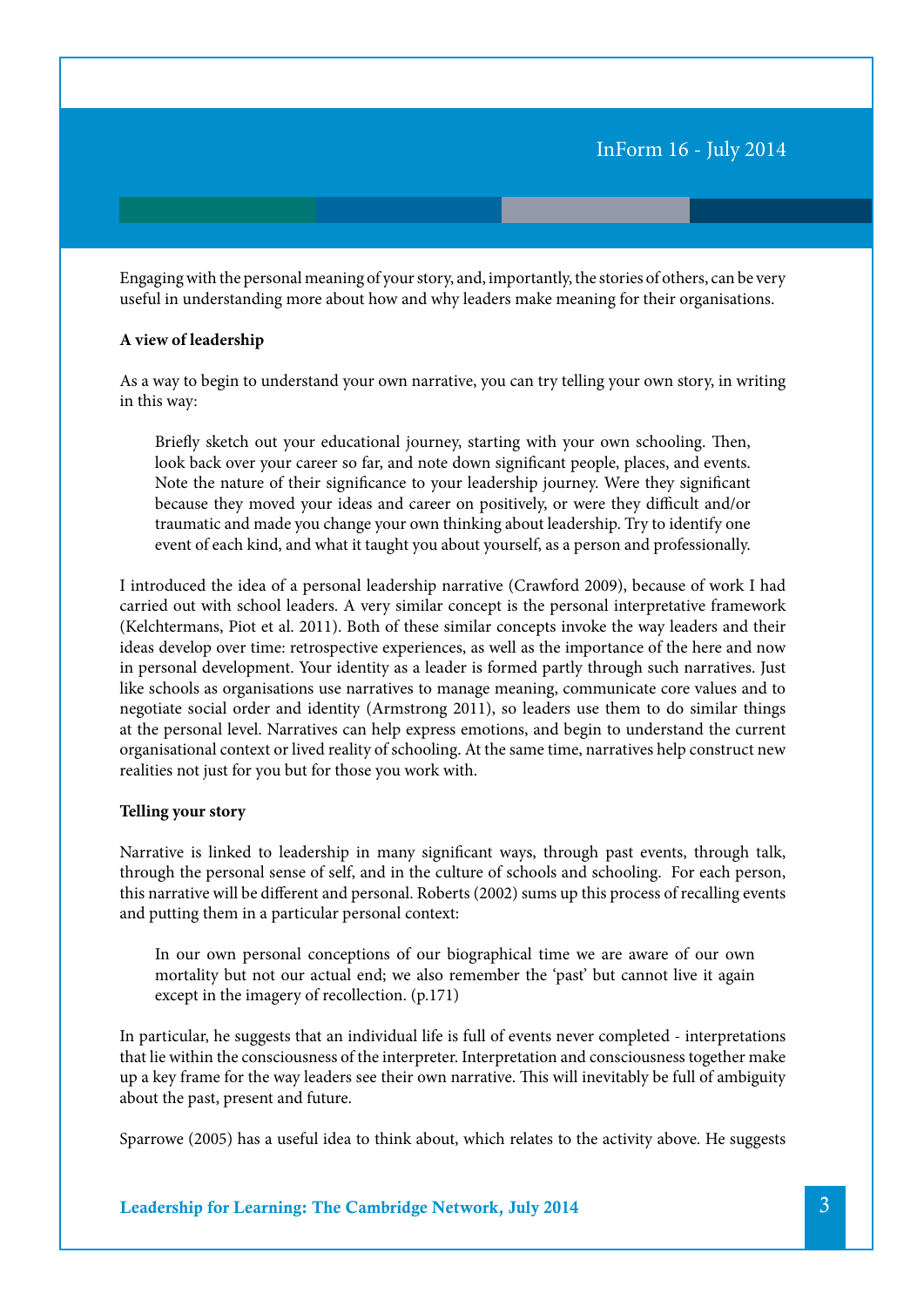''Change, reversal and surprise are very important parts of the educational leadership narrative.''

that using the idea of a narrative crystallizes the fact that the self changes and moves through time and events. 'The narrative self is not a constant self, identical through time, but the subject that experiences change, reversal, and surprise' (p.426). Change, reversal and surprise are very important parts of the educational leadership narrative. Sparrowe also usefully outlines how a narrative works in practice. To make sense of our lives, we use different kinds of stories to tell others about events and to relate each event in our lives to the ones that have preceded it and will come after. He notes:

One way to do that is to recognize an event as the outcome of an intention— this happened because I intended it to. Another way is to construe the event as the effect of the intentions of some other individual, entity, or contextual factor. Put another way, when we think about ourselves in relation to our actions, we often do so in small plot segments (...) Plot is the organizing theme of a narrative. It weaves together a complex set of events into a single story.

Sparrowe suggests that self-awareness can be aided in many ways, and work, such as writing your own life story and keeping journals, can be seen as the most common form of accessing narrative. It also offers a space to reflect. Sparrowe suggests that writing your own obituary can help you see the plot of your life, but perhaps this should only be attempted when you are in the right frame of mind! Other activities build on the basic reflective activity of writing the story of your educational journey. One such is 'The Reflective Best Self Portrait' (Dutton, Spreitzer et al. 2006), where people get feedback on their unique strengths as individuals from significant others, not just by listing them, but by relating three stories of when they feel they were at their best. Sparrowe calls this 'the narrative construction of an esteemed self'. He also advocates engaging leaders in understanding what Luthans and Avolio (2003) refer to as trigger events. In the activity above, consideration of these may have informed your understanding. These events, like a denouement in a soap opera, represent transitions in the plot of your narrative identity. He notes, 'Enriching the variety of alternative but positive plot lines enables developing leaders to find in others new ways of being.' For me, this is important. The leadership narrative should not be viewed in isolation, as others are very much engaged in the process, from students, to staff, to the wider community. Writing or telling a narrative is all about re-framing situations in order to understand them better.

#### **Leadership as identity work**

Narratives are all about managing meaning. Just as schools as organisations may use narratives to manage meaning, communicate core values and negotiate social order and identity, so leaders can utilise narratives to do similar things at the personal level. Narratives can focus on emotional events, as well as help you begin to understand the current organisational context or lived reality of schooling. As well as this, narratives help construct new ideas, not just for the leaders themselves, but for those they work with.

Narrative is linked to leadership in many significant ways, through past events, through talk, through the personal sense of self, and in the culture of schools and schooling. For each person,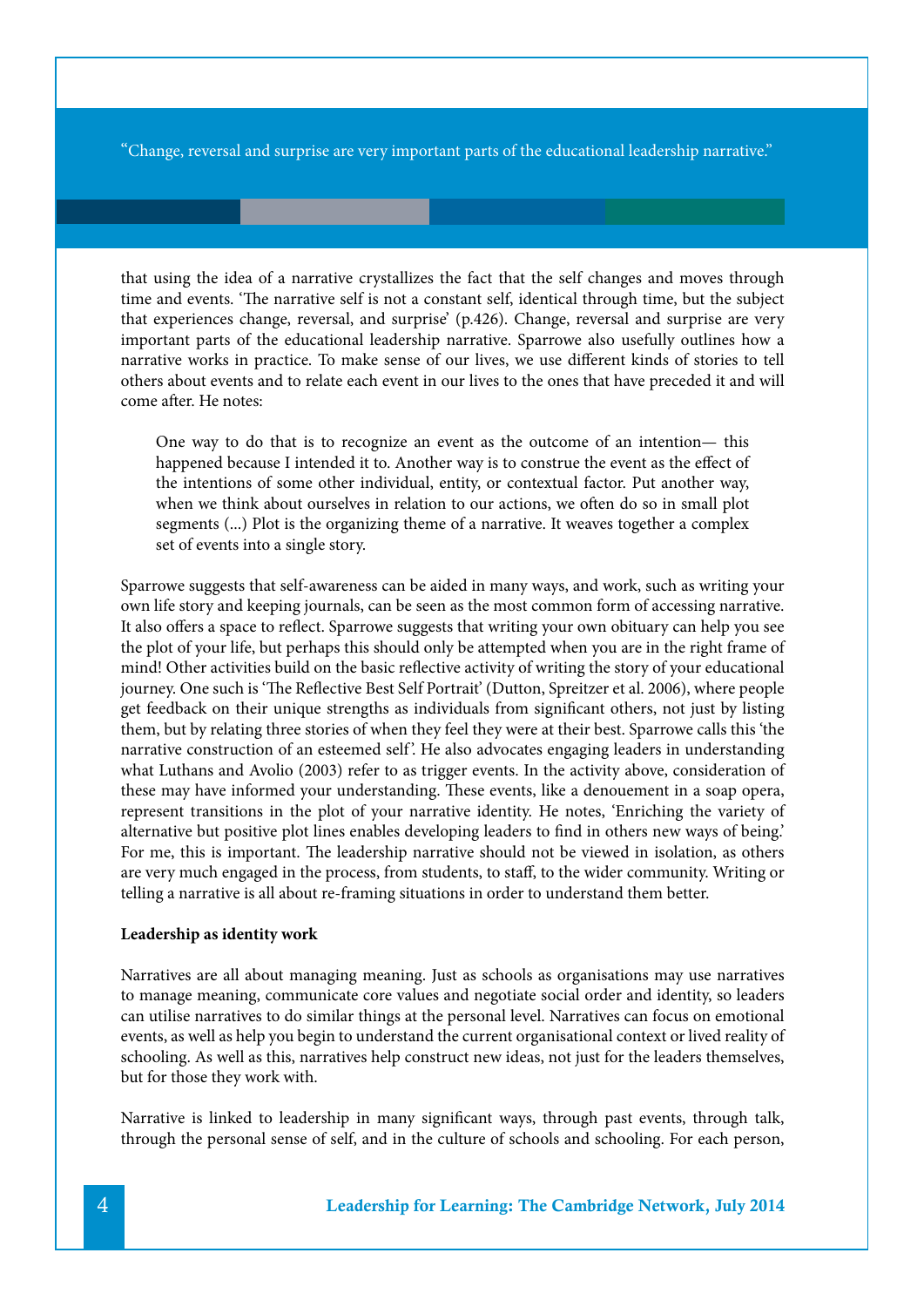this narrative will be different and personal. Roberts (2002) suggests that an individual life is full of events never completed – interpretations that lie within the consciousness of the interpreter.

Using the idea of a narrative crystallizes the fact that the self changes and moves through time and events (Sparrowe, 2005). Change, reversal and surprise are very important parts of the educational leadership narrative. To make sense of our lives, we use different kinds of stories to tell others about events and to relate each event in our lives to the ones that have preceded it and will come after. I argue that recognising the plotline becomes easier as you become an experienced leader, partly because there are only so many plots, but also because your self-awareness will be more developed. The leadership narrative should not be viewed in isolation, as others are very much engaged in the process, from students, to staff, to the wider community. Given recent events in Birmingham concerning school governance, leaders may wish to look more closely at the role of the wider community in such engagement. To sum up, writing or telling a narrative is all about reframing situations in order to understand them better. The reframing process is ongoing in a career.

#### **Values**

Following on from thinking about engagement, you may already be thinking that leadership is concerned with values. Thinking about values concerns basic beliefs about education and how you, as a leader, relate to the organisational structures you find yourself in and the values of the people you work with. They are the ideals that you view as important and which influence not only how you think about leadership, but also how you act in the classroom, in the school and in the community.

The values of leaders matter to the organisation (Gill, 2011). He suggests key values for leaders are honesty, truthfulness, integrity, trust and trustworthiness, and argues that the best leaders have values that closely match those of the organisation they are leading. He also notes that 'shared vision, purpose and values in an organisation or nation constitute a strong positive culture' (p. 176). This again reminds us, if we had ever forgotten, of the importance of local and national contexts.

The educational leader is faced with huge challenges when s/he considers values. They underpin almost everything that is part of educational life, from government policy to the aspirations of parents and staff. Gill suggests the helpful idea of 'transcendent' values, which are able to accommodate the different wants and needs of these various groups. Shared work values in teaching and learning seem like a given but, of course, they are much more complex than that. Personal values underpin educational leaders' actions. The task then is to understand more clearly where those values help build a great school. The role of the leader may be to identify ways in which teams and individuals can explore and share their experiences of working together, in order to build those transcendent values. At the same time, leadership is contextually based in a particular culture, whether that is local or national. Building on your knowledge of personal values and shared values means that you are more able to understand both the culture of the locality and the organisation.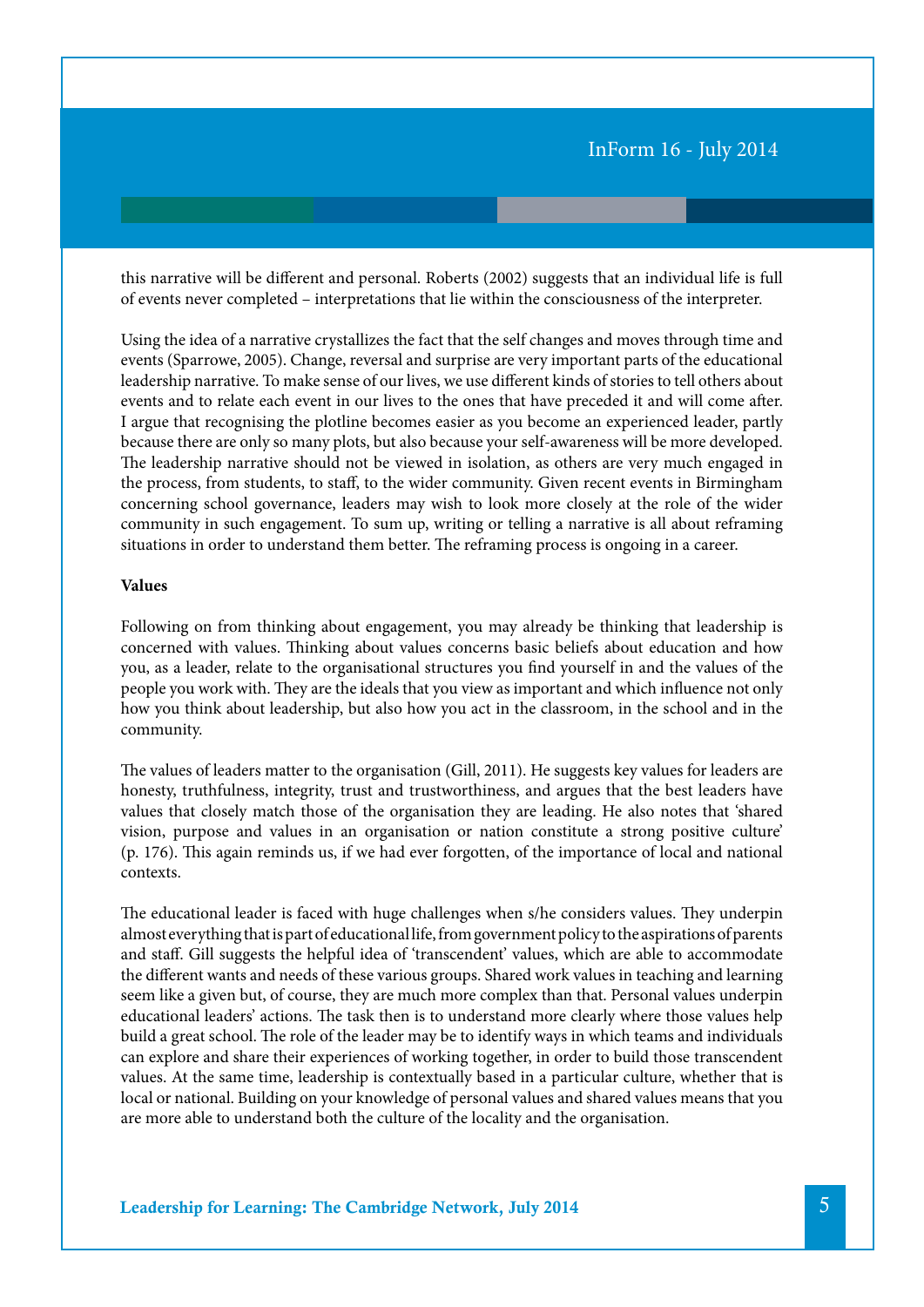#### **The personal**

My own research is <concerned>with life history and how personal experiences shape our own understandings of leadership and how to lead. Interpreting personal stories and seeking to understand the part they play in individuals' everyday lives in schools is worthwhile, if difficult. This narrative approach fits in with my overall approach to interviews in research, in that I believe objective truth does not necessarily exist in these sorts of encounters. More details about my research into headteachers' lives can be found in Crawford (2009), but much of my writing and research has been concerned with emotion and leadership. I find that exploring emotional processes in work settings (like schools) increases our knowledge and understanding of the transactions between the individual and the environment.

One aspect leaders I have worked with find very useful, is concerned with emotional understanding of oneself in the context of meeting leadership challenges and the idea of playing a role, drawn from Goffman (1959). The latter proposed that every kind of social interaction is like a game, in which we take on roles. We can become more or less strongly engaged in a role, with fulfilment more likely to occur when we are fully engaged in a role. As our leadership profile becomes more public, often as our career progresses, the management, or control of emotion, does become more important. The strain of 'performance' can have a negative effect on leadership, the joy of performance a positive one.

Emotions in organisations can be suppressed or acted upon, often depending on the person's history of similar events and how they have been coped with in the past. Emotions offer a rich and useful source of information about what is happening to a person and the culture of the organisation. Emotion in leadership has many aspects. Leaders will harness the communicative or performative side of emotion at different times. They may also need to draw upon personal emotional reserves, and enable their staff to express their own feelings and emotions most helpfully in times of stress or crisis. How leaders make a difference is also a messy process. Theories of leadership need to be proactive and insistent on maintaining that without emotion, there is no such thing as leadership. Such theories are drawn from one's own personality made up of a complex interaction between identity, memory, temperament and emotion, experience and training.

#### **Your responsibility for your own development as a leader**

You are the one who has responsibility for your own development as a leader. Support in the form of a critical friend can help (Swaffield 2004). Swaffield notes that trust is a vital component of such work as is the ability to question, critique and provide feedback (p. 276), all of which can be developed through specific training. These sorts of critiques can easily be lost to school leaders if they are not able to keep their own focus on professional learning for leaders. This could be done through some formal or semi-formal way within the organisation, or outside of it, that helps the new leader focus on learning and developing. The development of Teaching Schools may be a way of extending this process, as well as informal 'ground up' CPD such as [TeachMeets](http://teachmeet.pbworks.com/w/page/19975349/FrontPage).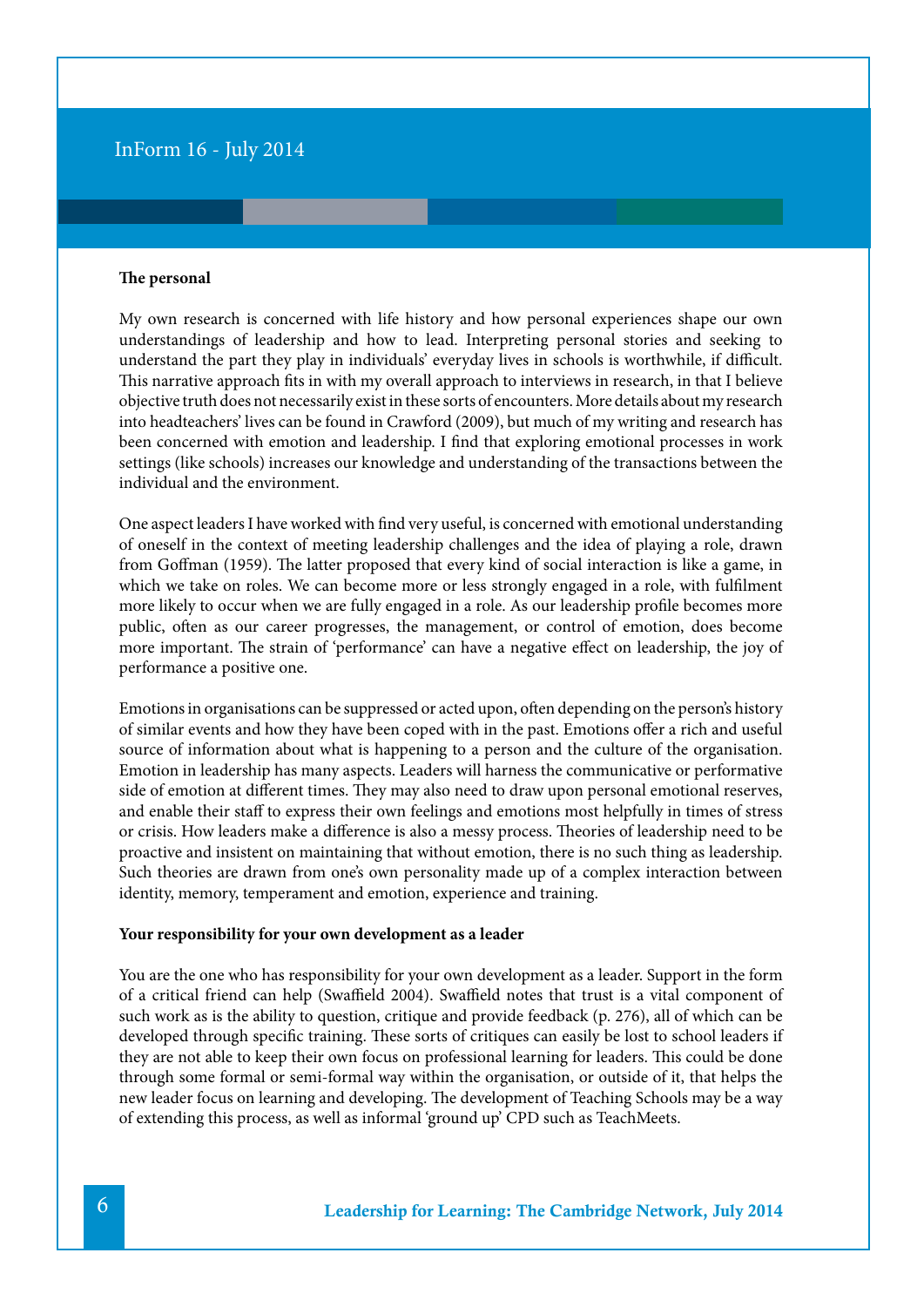Critical thinking is another vital attribute. It can be perceived in many ways, and there are certainly many debates in the literature about exactly what such thinking might involve. On a module that I once used to run on a Master's course, I used Brookfield (1987) who looked at critical thinking as a learning conversation. Such conversations have specific qualities, and the following is an abridged version of those discussions.

Good conversations are reciprocal and involving. When you are engaged in a very stimulating conversation there are many facets to it. All of the participants in the conversation are really involved in the process of making conversation by either talking or listening. When people talk, there is a variety of ways that are used to keep the conversation involving and reciprocal. For example, people may respond to a previous comment, answer questions, add to earlier arguments they have made, give examples and bring in new ideas to the conversation. Listening is also an important part of a good conversation. If you can, it is helpful to watch a conversation to understand more fully the importance of listening for understanding meaning. Effective listeners listen for meaning and at the same time mentally process the meaning in terms of their own knowledge, while also working on their next verbal phrase in the conversation.

The course of good conversations cannot be anticipated. Many leaders go into discussions expecting an outcome. In a good conversation, you may know the destination in general, but if you are listening and participating fully, the final outcome may be even better than the anticipated one. Brookfield encourages learning conversations to be stimulating and not knowing the exact course is one possibility.

Good conversations entail diversity and disagreement. This is the part that many students on my course found tricky. Brookfield argues that any conversation where everyone agrees is not really a conversation. (Brookfield 1987 p. 238-41)

Brookfield also noted:

The development of critical thinking inevitably entails diversity of opinion, disagreement over correct interpretations of an idea, rule or behaviour, and challenges to existing ways of thinking and acting […] Unless we can accept that others have views very different from ours, and that a multiplicity of interpretations of practically every idea or action is possible, we will be unable to contemplate alternatives in our own thoughts and actions. (1987: 241)

A non-judgemental attitude or just being open-minded comes to some people naturally; others have to work at it. Both are useful skills to develop as a leader and you may want to ask a critical friend how non-judgemental or tolerant you are. It might also be interesting to ask yourself whether you think these are suitable attributes in most or all situations. This takes the discussion back to what we value.

Self-trust is another important quality to cultivate. In many contexts, leadership in education is

Leadership for Learning: The Cambridge Network, July 2014 7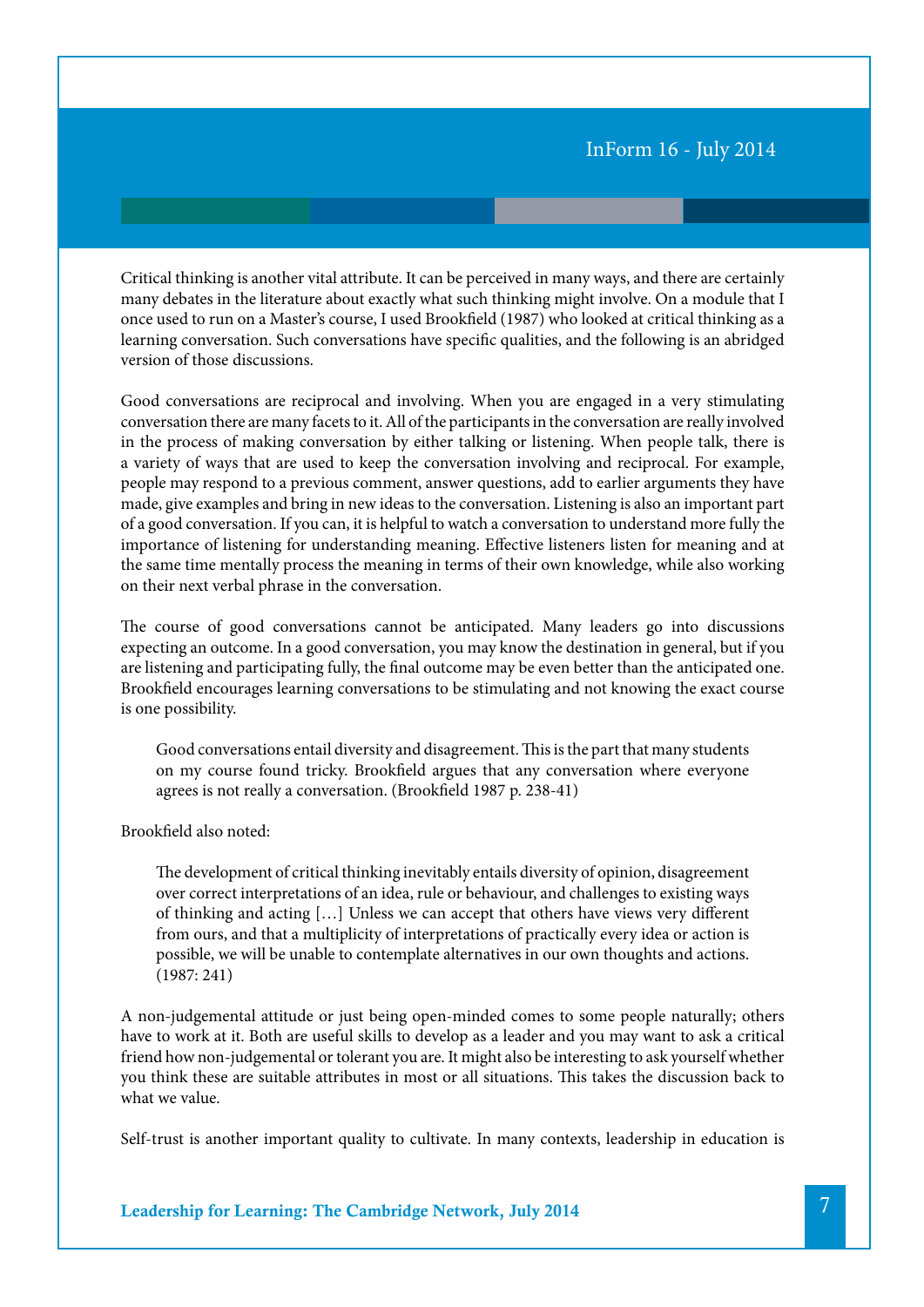intensely unpredictable. Some may work in high trust environments, some in low trust. These can also be high or low accountability environments. In countries where high accountability is paired with low trust in teachers or the leadership of schools, it can be even more difficult to remain firm to your beliefs. Research into educational leadership is particularly firm about the centrality of moral purpose for leaders (Fullan 2003). If you think these are important qualities to cultivate, then it may be useful to explore further the relationships between such qualities and capable leadership. Making sustained critical thinking and reflective reading part of your professional learning as a developing leader, can allow other benefits such as the ability to make time for your own needs, as well as those with whom you work.

I believe that developing leaders should be able to work in a professional system which values, challenges and develops them. Being a member of the LfL network suggests that you do want to extend your knowledge and capacity. An overarching reminder to yourself that learning is lifelong may help when challenges seem about to swamp you. Make time for yourself and look for outlets that refresh you. These could be intellectual, social or spiritual. And as you develop, you may become a 'resilient realist', (Lilley 2014). Paraphrasing Lilley, I believe that excellent leaders don't do great things; they clear time and space to let others develop leadership. To develop yourself, you will need to continue being firm and purposeful in your intent to increase your capacity as a leader, drawing on appropriate support.

#### **References**

Armstrong, D. (2011). Administrative Passages; Navigating the Transition from Teacher to Assistant Principal. New York, Springer.

Brookfield, S. D. (1987). Developing Critical Thinkers: Challenging Adults to Explore Alternative Ways of Thinking and Acting. Milton Keynes, Open University Press.

Crawford, M. (2007). "Let's start at the very beginning: setting up a new secondary school." Management in Education 21(3): 14-18.

Crawford, M. (2009). Getting the heart of leadership: emotion and the educational leader. London, Sage.

Dutton, J. E., G. Spreitzer, et al. (2006). "Composing the Reflective Best Self Portrait: Building Pathways for Becoming Extraordinary in Work Organizations." Academy of Management Review 30(4): 712-736.

Fullan, M. G. (2003). The Moral Imperative of School Leadership, Corwin Press.

Gabriel, Y. (2000). Storytelling in Organizations; facts, fiction, and fantasies. Oxford, Oxford University Press.

Gill, R. (2011). Theory and Practice of Leadership. London, Sage.